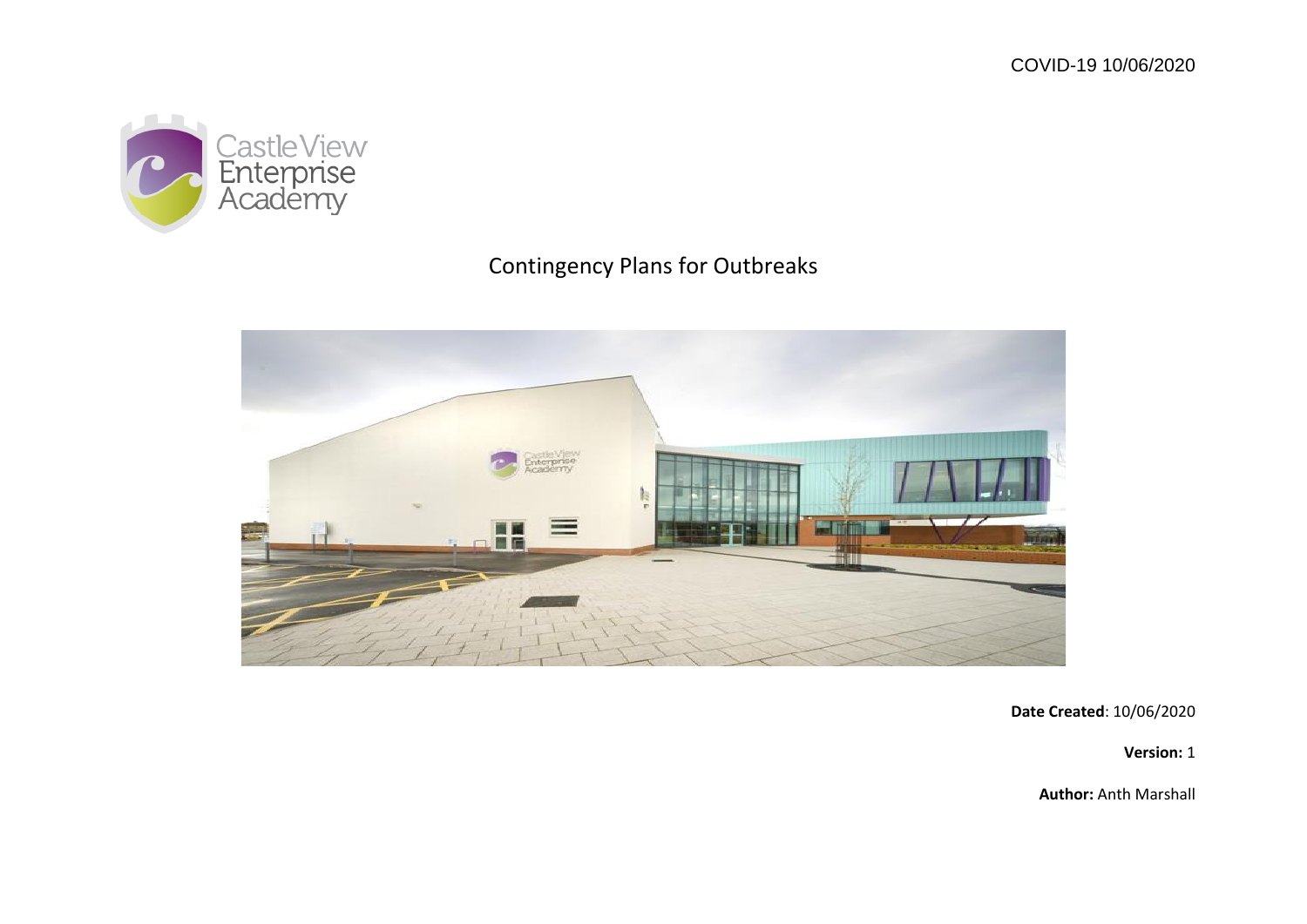## **Castle View Enterprise Academy Behaviour Policy – Covid 19 Response – Addendum**

This addendum has been created in order to look after the community at Castle View Enterprise Academy and for infection protection. Where students purposefully contravene the set of guidance below or they are unable to follow the set of guidance below, posing a continued threat to others, then they will be asked to continue their learning remotely, using the Academy's online provision.

Students must follow the altered routines for arriving and departing the Academy.

Students must follow social distancing rules and when moving around the Academy or the classroom must remain two metres apart.

Students must not share student or staff resources, including classroom items, food or utensils.

Students must not physically touch one another or a member of staff.

Students must not touch their mouth, eyes or nose other than with a tissue.

Should students need to cough or sneeze then they must use tissue and follow the hygiene rules "catch it – bin it – kill it". Students must place the used tissue immediately into the lidded bin in the classroom or outdoor space.

Students must wash their hands regularly and after having used the toilet, before entering the Academy, before and after eating lunch, before and after breaks, and spend 20 seconds doing this.

Students must tell someone immediately, should they feel unwell, start to continuously cough, or lose their sense of smell or taste.

Students must not spit, cough or sneeze purposefully at other students or staff.

Students must not go to the toilets in groups and must ask to use the toilet facilities.